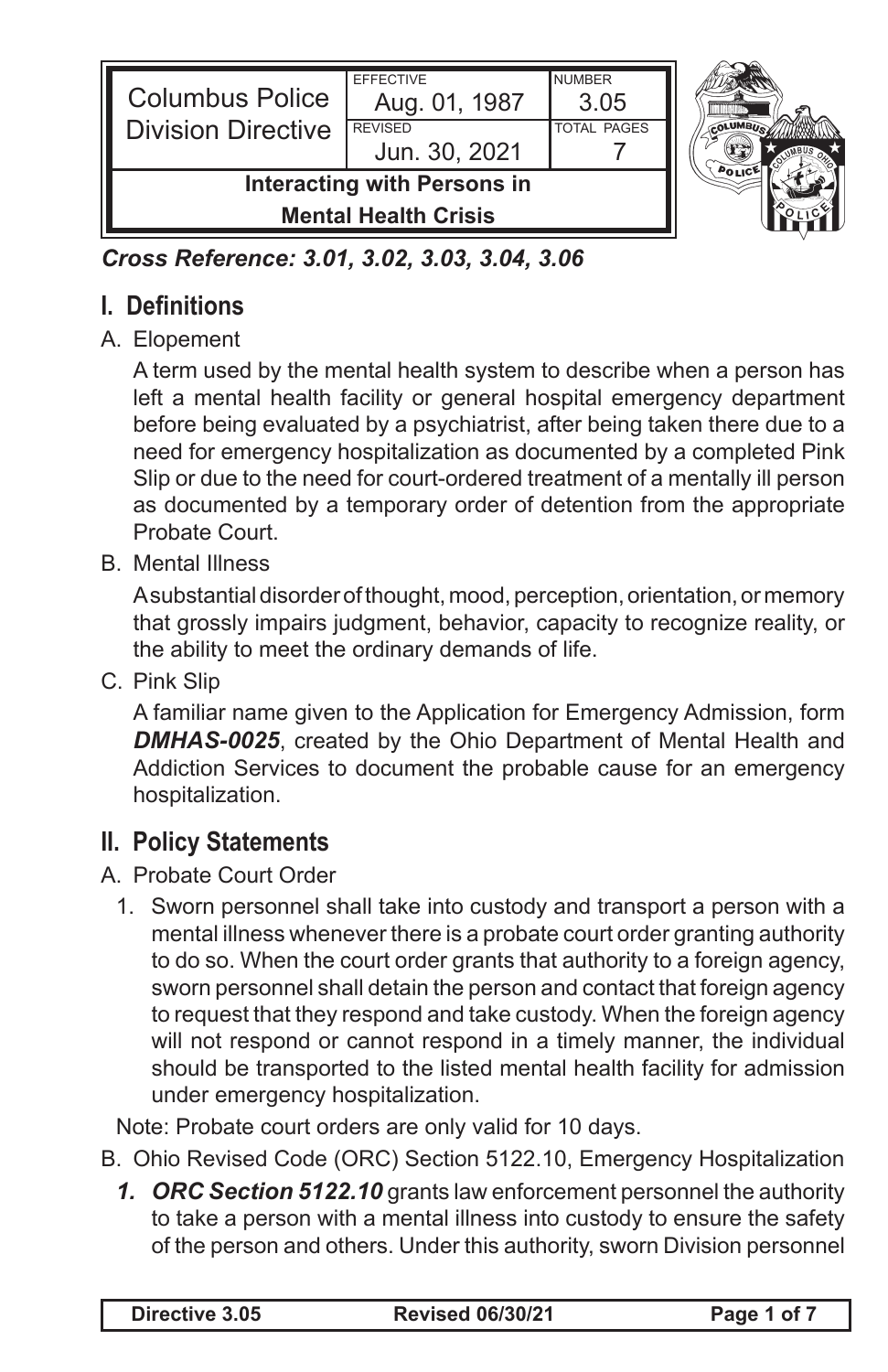shall take into custody and transport to a mental health facility or hospital for a mental health evaluation any person who, due to the person's mental illness:

- *a.* Represents a substantial risk of physical harm to self as evidenced by threats of or attempts at suicide or serious self-inflicted bodily harm;
- *b.* Represents a substantial risk of physical harm to others as evidenced by recent homicidal or violent behavior, recent threats that place another in fear of serious physical harm, or other evidence of present dangerousness;
- *c.* Represents a substantial and immediate risk of serious physical impairment or injury to self due to the individual's inability or failure to provide for basic physical needs which cannot be made immediately available; or
- *d.* Is in need of treatment in a hospital for the mental illness due to behavior that creates a grave and imminent risk to the rights of others or the individual.
- Note: Sworn Division personnel shall not take someone into custody for emergency hospitalization using ORC Section 5122.01(B)(5). That subsection of the statute requires action by the appropriate Probate Court.
- *2. If a third party (for example, a healthcare provider) requests a transport, sworn Division personnel shall complete an independent assessment to determine whether the criteria in ORC Section 5122.10 are met and either:*
	- *a. Complete and sign a Pink Slip, or*
	- *b. Ensure that a Pink Slip previously completed by the third party meets the criteria in ORC Section 5122.10 and that the third party works in a profession legally authorized to issue a Pink Slip.*
- C. When available, Crisis Intervention Team (CIT) officers should respond to calls for service involving persons with a mental illness, persons in a mental health crisis, persons who have attempted suicide, or persons who are threatening suicide. *Mobile Crisis Response (MCR) Unit personnel may also be requested if needed.*
	- 1. When at the scene, CIT officers and supervisors should be responsible for handling the call for service involving a person with a mental illness or a person attempting or threatening suicide due to their additional training and experience. Other responding officers or supervisors should defer to the CIT officer unless there are extenuating circumstances or a need for some other form of expertise, such as a hostage negotiator.
	- 2. CIT officers should request a supervisor's approval before responding to calls for service off their assigned precinct unless dispatched or assigned by Communications personnel. Also refer to the "Special Weapons and Tactics (SWAT)" directive for barricaded individuals.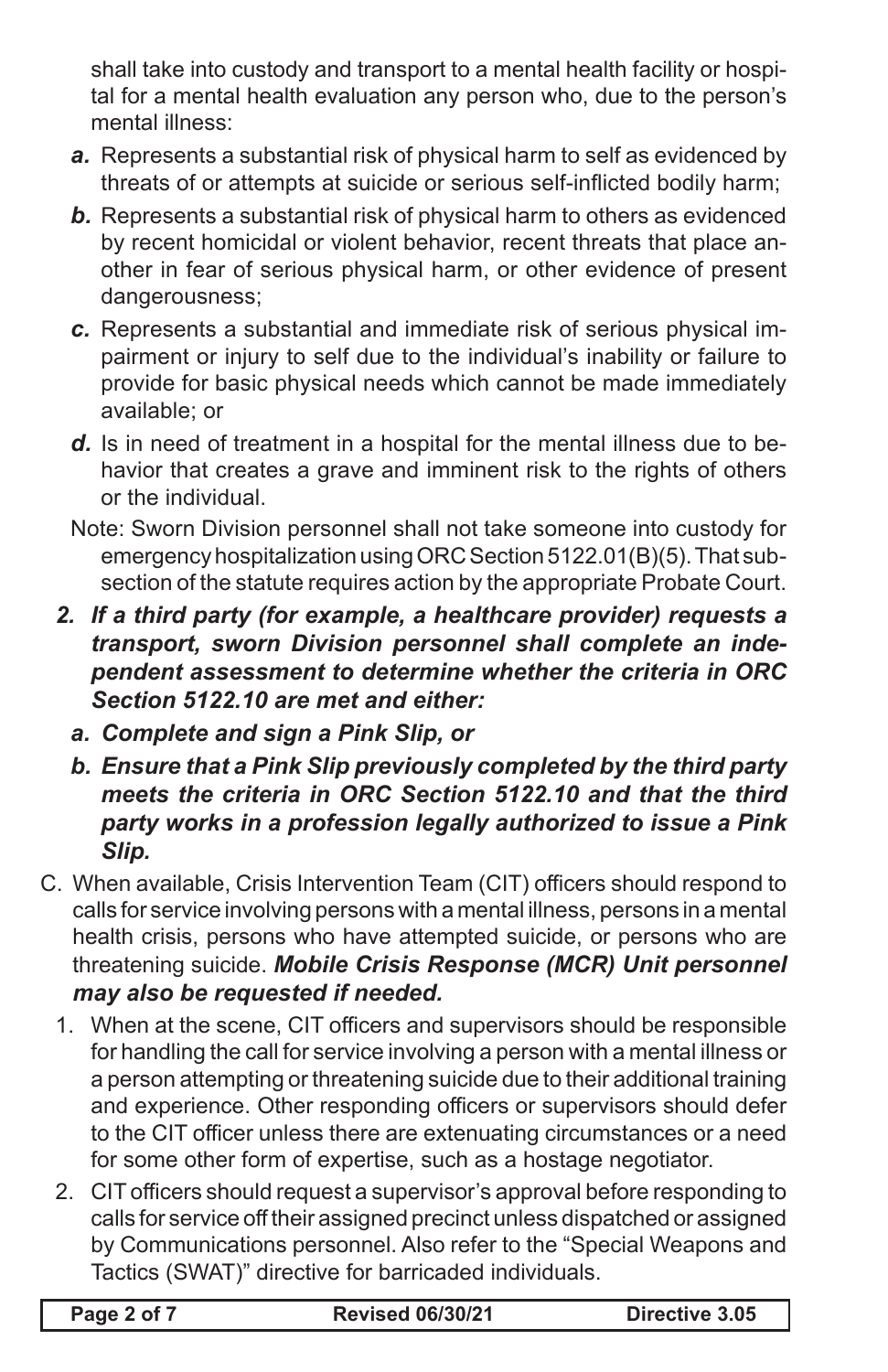- D. Persons with a mental illness or persons in a mental health crisis being charged with an offense should be processed as any other prisoner. The preferred course of action is that the person be taken to jail even if there is an existing probate order of detention.
	- 1. For a felony offense, ensure investigative personnel are informed as soon as practical of the person's mental illness or the belief that the person has a mental illness due to observed signs and symptoms of mental illness.
	- 2. For a misdemeanor offense, *request* a summons or file a warrant when the person is being admitted for a mental health evaluation. *Refer to the "Summons and Misdemeanor Citations" and "Arrests and Warrants" directives.*
- E. Sworn personnel responding to a call for service at a mental health facility or hospital emergency department shall assess the situation and determine the appropriate action as outlined below:
	- 1. Elopement
		- a. Sworn personnel shall contact someone from the mental health facility and verify that a Pink Slip has been completed or that a temporary order of detention is in effect before searching for the person unless there is an immediate threat of harm to that person or others.
		- b. If the provisions in *Section* II,E,1,a are not met, responding officers will not take a person into custody without making an independent determination that the person fits the criteria for an emergency hospitalization. Personnel can use information from other sources to develop and substantiate probable cause.
	- 2. Disturbance or some other call involving a breach of the peace
		- a. Sworn personnel shall only maintain the peace and address criminal offenses as applicable and observed or reported.
		- b. Sworn personnel shall not assist facility staff with the use of mechanical restraints, the administration of drugs, or any other form of treatment.
- F. Sworn personnel may transport persons with a mental illness from a mental health facility or hospital emergency department to another mental health facility or hospital emergency department only when all of the following apply:
	- 1. At the time of arrival, the person is exhibiting violent behavior and/or making threats that place others in fear of physical harm, or evidence can be presented to responding officers to show that the person is likely going to exhibit violent behavior to the extent that other persons present will be subjected to physical harm.
	- 2. The transport is directly from a facility in the City of Columbus to another facility located in the City of Columbus.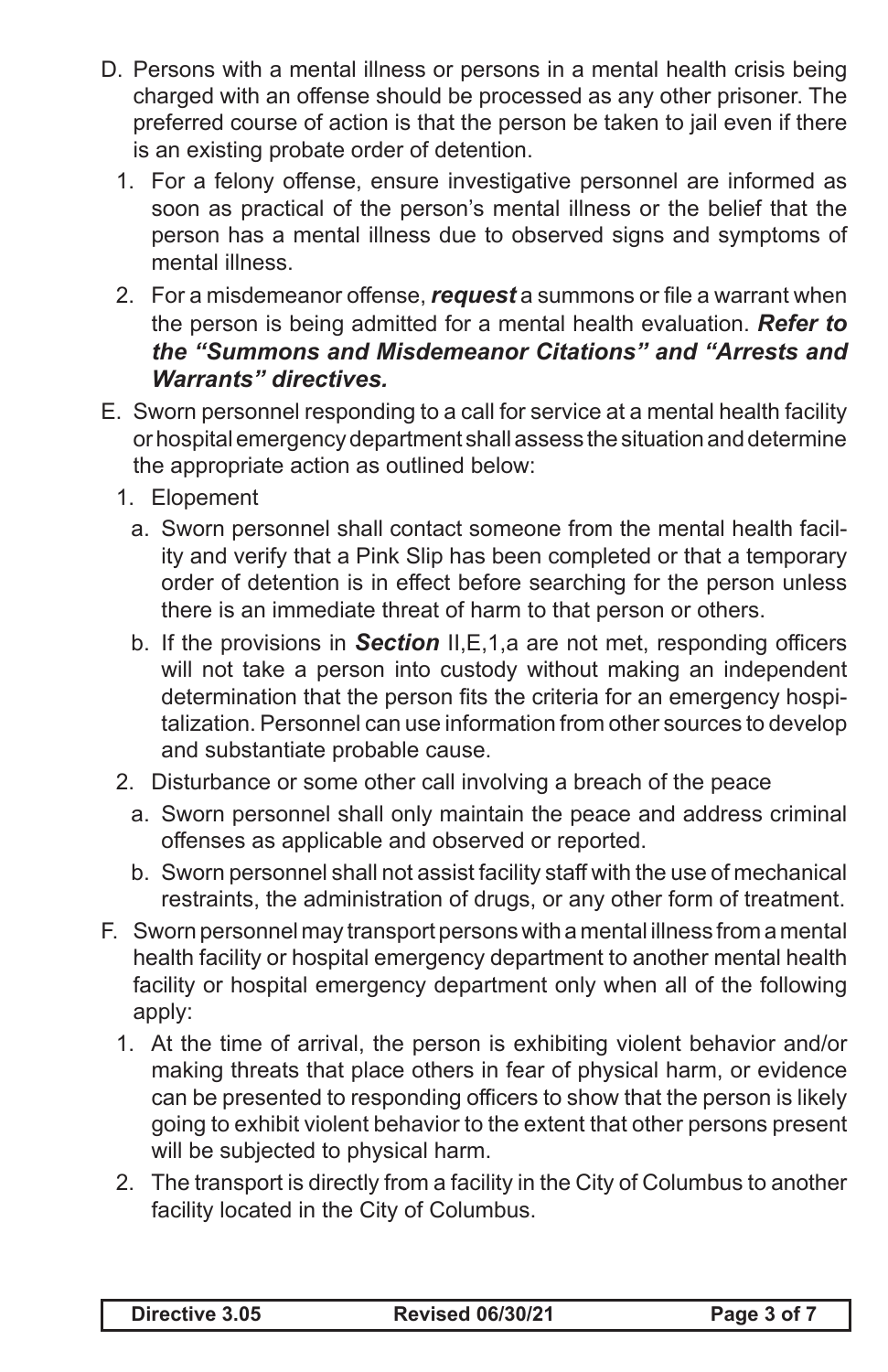- 3. Pre-arrangements have been made between the two facilities and the receiving facility will take the person being transported without question.
- 4. The requesting facility has no alternative method of safely transporting the individual.
- 5. A PTV or two-officer unit completes the transport.
- 6. A sworn supervisor approves the request.
- G. Entry-level Division personnel shall receive documented mental health training. All sworn and select civilian personnel shall receive annual documented training.

## **III. Procedures**

- A. For persons with a mental illness or persons in a mental health crisis who do not meet the criteria for emergency hospitalization under Section II,B, do one of the following:
	- 1. Refer a family member or the person to a mental health facility. When the person is a juvenile, contact the facilit*y* listed in Section III,F,*3*.
	- 2. Refer a family member to Netcare to request assistance from the Probate Pre-Screeners.
	- 3. Request the person's consent to be transported to a mental health center or hospital emergency department for evaluation.
		- a. If consent is granted, transport the individual following procedures in Section III,F.
- B. When no transport is made *of* a person with a mental illness or person in mental health crisis, complete the Mental Health Contact form in the electronic reporting system.
- C. For persons with a mental illness or persons in a mental health crisis who meet the criteria for emergency hospitalization under Section II,B, do the following:
	- 1. Explain all of the following to the individual:
		- a. Sworn officer's name, rank, and employment with the Columbus Division of Police;
		- b. That the person is being taken into custody for emergency hospitalization and is not being placed under arrest;
		- c. The name of the facility to which the person is being transported; and
		- d. That the transport is for an examination by mental health professionals.
	- 2. Take the person into custody in the least conspicuous manner possible.
	- 3. Complete a Pink Slip and note it in the electronic reporting system.
		- *a. If a third party already completed a Pink Slip, ensure that it meets the criteria in ORC Section 5122.10 and that the third party works in a profession legally authorized to issue a Pink Slip.*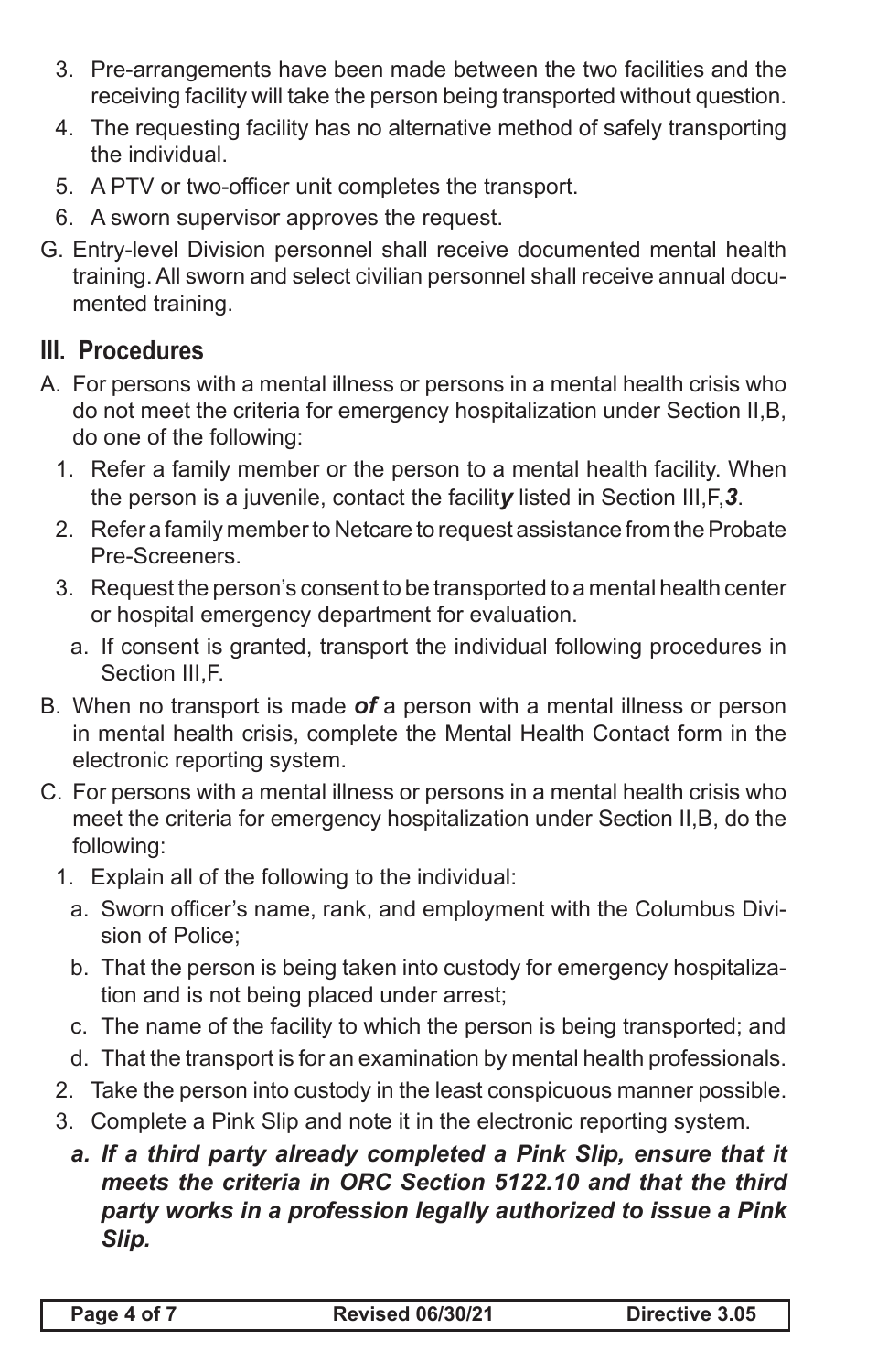### *b. Contact a supervisor or the MCR Unit if the legality of a Pink Slip is in question.*

- 4. Transport the individual following the procedures in Section III,F.
- D. Completing and processing a Pink Slip:
	- 1. List the circumstances and reasons that the person was taken into custody in the "Statement of Belief" section. Include the following:
		- a. How sworn personnel came into contact with the person.
		- b. Symptoms of mental illness reported by the person or witnesses.
		- c. Signs of mental illness observed by sworn personnel or reported by witnesses.
		- d. Risk assessment statements, including any of the following:
		- (1) Current intent to harm him or herself or others to include available plans and/or means.
		- (2) Any history of suicidal or homicidal tendencies or previous actions to include the method and outcome.
		- (3) Prior treatment for mental illness and outcome.
		- e. A conclusion supporting the need for the person to be evaluated at a mental health facility.
	- 2. Ensure that all blocks on the form are completed to include the signature on the second page.
	- 3. Present the Pink Slip when submitting the person for admission to the mental health facility or hospital emergency department.
- E. Elopement
	- 1. Locate the individual who eloped from the mental health facility and determine along with mental health facility staff the appropriate course of action for the individual.
	- 2. If directed, transport the individual to a hospital emergency department and determine if a second Pink Slip is needed.
	- 3. Complete an Aid and Transport incident report.
- F. Transporting persons with a mental illness or persons in a mental health crisis
	- 1. Transport adults to one of the following *locations*:
		- a. The Netcare Access facility at 199 South Central Avenue*,* or

#### *Note: The Netcare Access facility is not locked and is unable to accept persons who are violent or combative, present an escape risk, and/or need medical attention.*

b. Any *area* hospital*. Any person who needs medical attention must be transported to an* emergency department.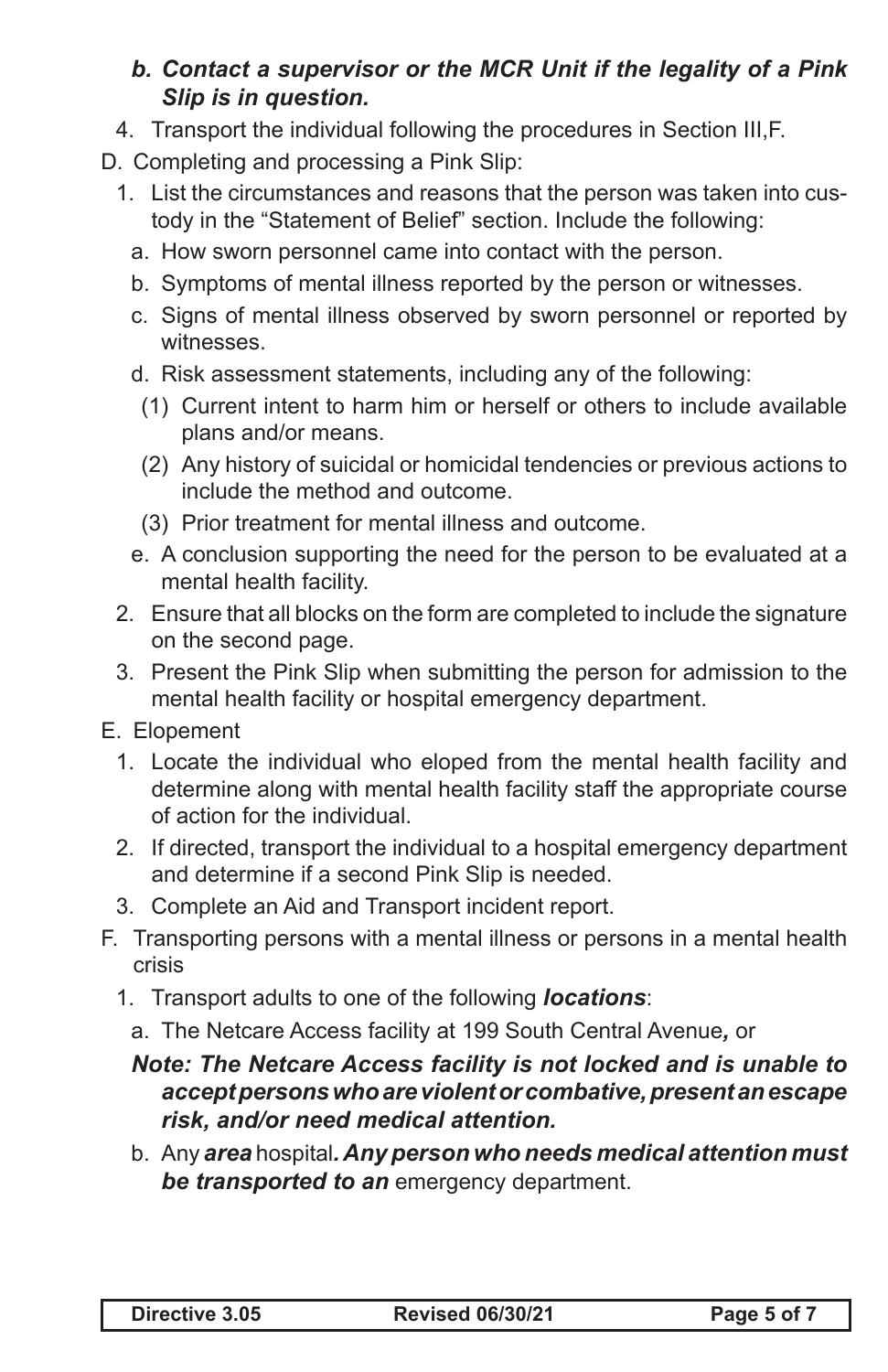- *2. Transport military veterans to Riverside Methodist Hospital Emergency Department. If charges are filed against a military veteran, refer the case to mental health court by making a notation at the bottom of the narrative on the Arrest Information, form U-10.100.*
- *3.* Transport juveniles to one of the following *locations. Call the Nationwide Children's Emergency Communication Center line at (614) 722-6868 prior to transport. The number is always monitored.*
	- a. Nationwide Children's Hospital Emergency Department when the person is *17* years of age or younger *and needs medical attention*.
	- b. *Nationwide Children's Hospital Behavioral Health Center when the person is 17 years of age or younger and only needs behavioral health services. Enter the sally port at the rear of the building from 431 Metzel Road.*
- *4.* Complete an electronic Aid and Transport incident report*. If requested,*  contact the Records Unit to have a copy of the report faxed or emailed to the facility.
- *5.* Remain at the facility until:
	- a. The facility receives a copy of the Aid and Transport incident report *(if requested)*,
	- b. Any paperwork needed from sworn personnel to admit the person is completed and submitted, and
	- c. The facility accepts custody or responsibility for the person.
- G. Responding to information received from a mental health professional of an immediate threat made by a person with a mental illness to kill or cause serious physical harm to a known individual
	- 1. Communications personnel
		- a. When the threat is not within the City of Columbus, notify the appropriate foreign agency.
		- b. When the threat is within the City of Columbus:
		- (1) Dispatch sworn personnel to the potential victim's location.
		- (2) Dispatch sworn personnel to the reporting mental health professional's location to complete the appropriate electronic incident report.
		- (3) Notify the affected precinct sergeant.
		- (4) Create a premise file for the address of the potential victim.
		- c. When contacted by the potential victim regarding the threat, dispatch sworn personnel as appropriate.
	- 2. Sworn personnel responding to a potential victim's location
		- a. Attempt to locate the potential victim and determine his or her well-being.
		- b. If located, notify the victim of the threat and provide the incident report number.